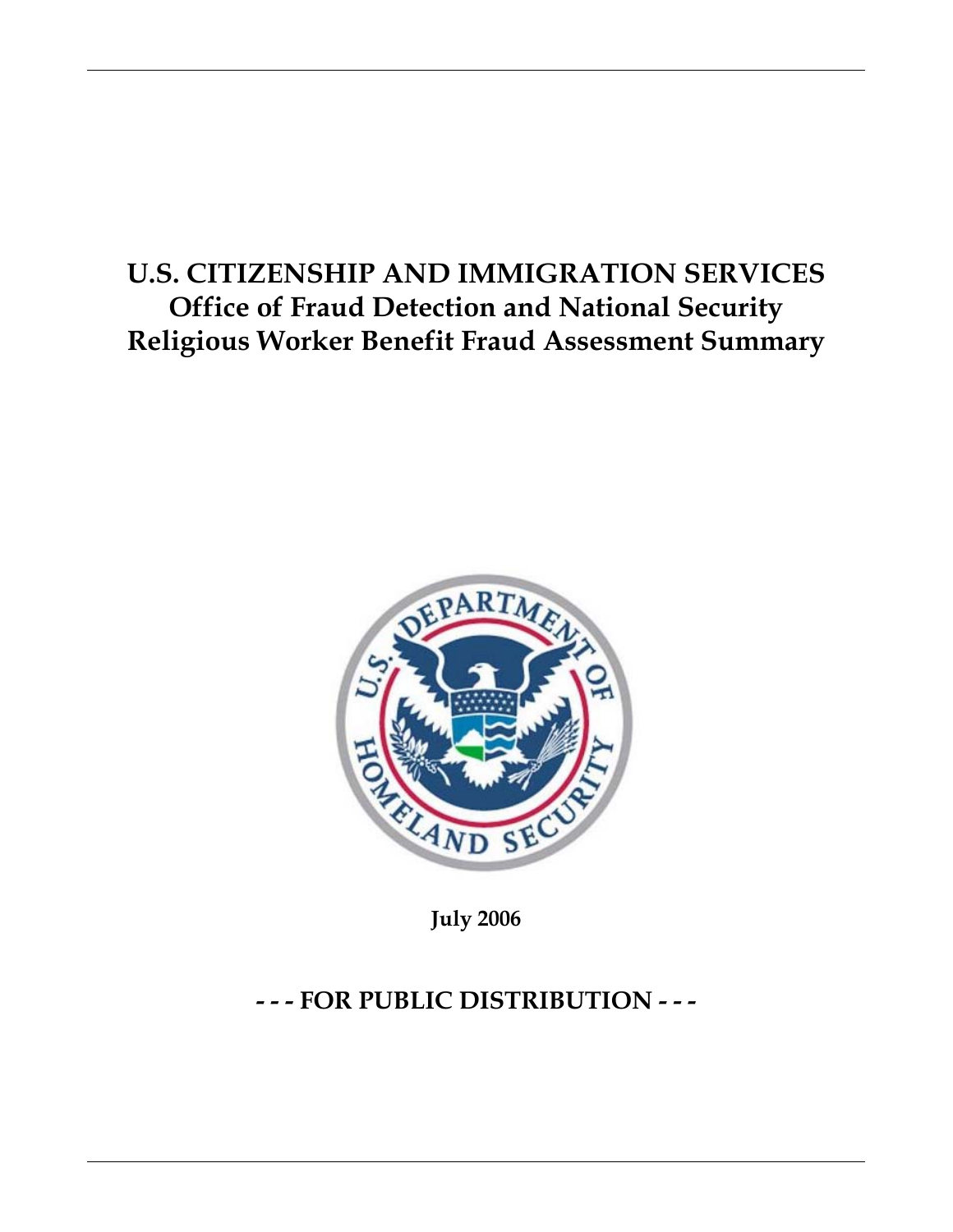## **Introduction:**

This summary was prepared in response to recent public inquiries regarding the Religious Worker Benefit Fraud Assessment (BFA) completed by the Office of Fraud Detection and National Security (FDNS) in August 2005. The document is a public version of the Religious Worker BFA final report. Certain law enforcement sensitive information has been redacted.

## **Background:**

USCIS developed and implemented a Benefit Fraud Assessment (BFA) to measure the integrity of specific nonimmigrant and immigrant applications/petitions by conducting administrative inquiries on randomly selected cases.*[1](#page-1-0)* This is referred to as an *assessment* because the cases are not attached to any suspicions of fraud; they are a combination of pending and completed cases filed over the preceding six months. The results will serve as a basis for proposed changes to existing regulations, policies, and procedures, and if warranted, legislative remedies.

As part of the BFA process, systems checks will be completed to verify claimed experience, education, and other qualifications, as well as the legitimacy of the petitioner. For employing petitioners, this includes, but is not necessarily limited to, verifying its existence, economic viability, and need for the prospective employee. A field inquiry will be conducted for most cases included in the BFA. Field inquiries are conducted in order to gather information to identify or verify fraud that cannot be collected during an interview, with systems checks (data mining, etc.), or with an administrative review of the file. In general, any material fact that cannot be verified through other information will require a field inquiry. Prior to conducting the field inquiry, USCIS' Office of Fraud Detection and National Security Immigration Officers (FDNS IOs) will contact Immigration and Customs Enforcement (ICE) to identify any conflict with ICE concerning the case.

For the purposes of the BFA, fraud is defined as a willful misrepresentation or falsification of a material fact. Fraud will entail any manifestations that amount to an assertion not in accordance with the facts, an untrue statement of fact, or an incorrect or false representation material to the adjudication of the application/petition, i.e., required by statute or regulation.

In keeping with the USCIS/ICE anti-fraud joint strategy, cases identified with preliminary findings of fraud are referred to ICE for further investigation and possible prosecution and removal. All information related to national security will be forwarded to ICE for investigation. If ICE declines to open a criminal investigation, FDNS will send a Fraud Verification Memorandum for Adjudications to initiate revocation/denial proceedings based upon FDNS' administrative inquiry and findings. All BFA cases will be entered into the FDNS Data System*[2](#page-1-1)* so that the information can be tracked, and known fraud indicators

 $\overline{a}$ 

<span id="page-1-1"></span><span id="page-1-0"></span>*<sup>1</sup> Using the random sampling formula provided by the DHS Office of Immigration Statistics, the BFA sampling consisted of a Rate of Occurrence not more than 20%, a Confidence Level of 95%, and a reliability factor of plus or minus 5%.*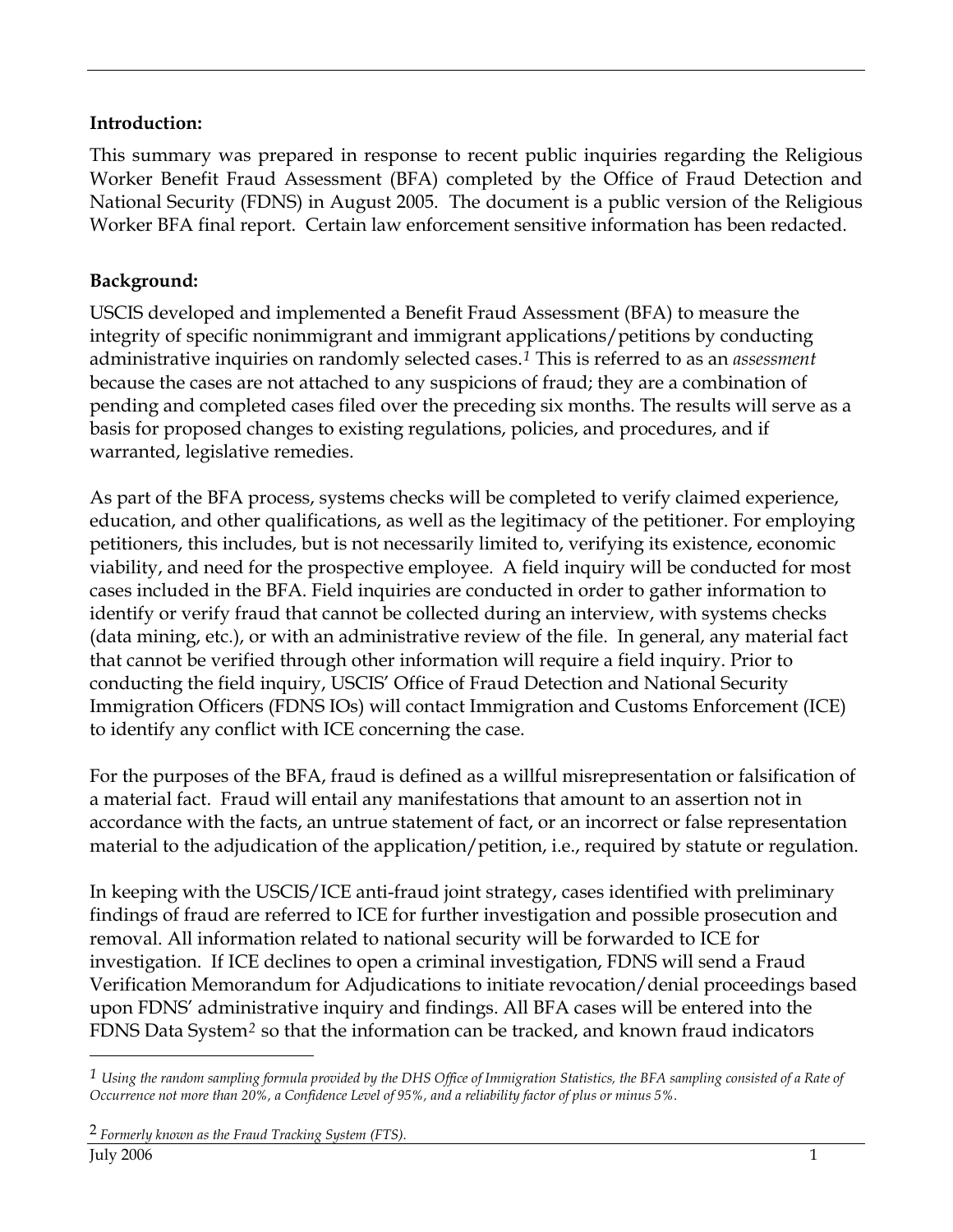discerned from the cases in the FDNS Data System can be compared against incoming receipts.

## **Benefit Fraud Assessment / Phase 1:**

The Form I-360 Special Immigrant /Religious Worker classification was selected as the first petition for the BFA as the religious worker classification was historically considered to have a high fraud rate. FDNS sought to document the extent and type of suspected fraud in this classification.

FDNS determined a statistically valid sample of I-360 (religious worker) petitions from a recent six-month period based upon receipts. These files originated from the four Service Centers that adjudicate these petitions. The files were copied and distributed to the FDNS IOs nationwide by geographic location of the petitioning entity. In addition to reviewing and conducting record checks for each file, field inquiries were also conducted.

## **Summary of BFA I-360 Religious Worker Findings**

| <b>Total Cases</b> | <b>No Fraud</b> | Fraud  | Total   |
|--------------------|-----------------|--------|---------|
| 220                | 148             | 72     | 220     |
|                    | 67.27%          | 32.73% | 100.00% |

FDNS has completed the first phase of the BFA. 220 religious worker petitions (Form I-360) have been reviewed. Of that, 72 cases (32.73%) resulted in a finding of fraud. Many of the cases reviewed had multiple fraud indicators.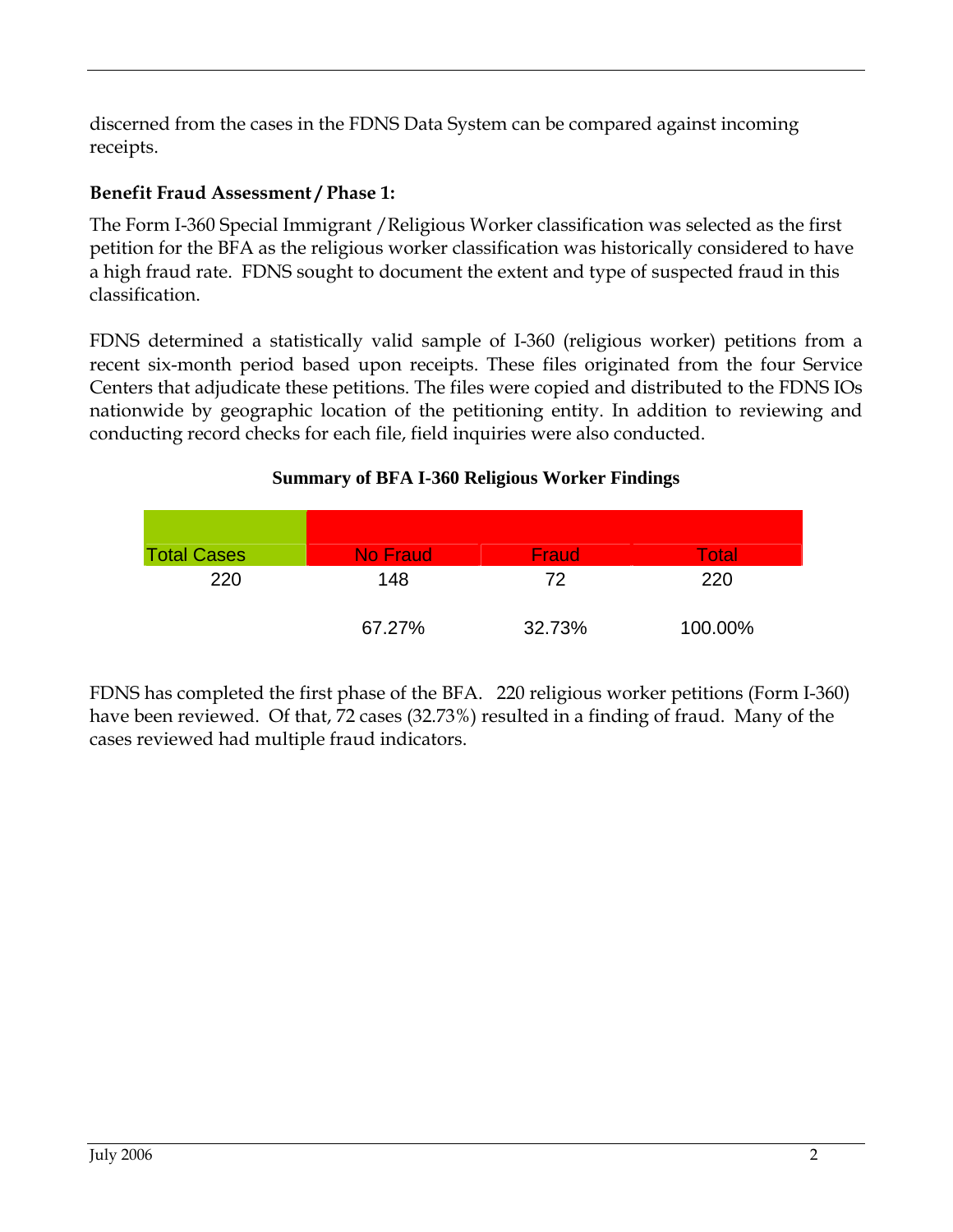## **Overall Fraud Rate for the I-360 Religious Worker Assessment**



Results indicate that the administrative field inquiry is a valuable tool in assessing immigration benefit fraud. By conducting field inquiries, FDNS IOs were able to substantiate the bona fides of the petition and offer of employment. Field inquires were particularly effective in identifying non-existent organizations. Three petitioners withdrew their petitions after being interviewed during a field inquiry, a testament to the effectiveness of the procedure.

The overall fraud rate (32.73%) for the BFA is a statistically valid number based upon a random selection from the total number of receipted cases. Possible fraud indicators were discerned based upon an analysis of traits common among the cases of proven fraud.

#### **EXAMPLES FRAUD CASES**

Beneficiary Age: 28 y/o Gender: M

Fraud: Non-existent facility

Note: The petitioner has filed additional petitions. The number is indeterminate at this time due to the different addresses used for filing.

## Beneficiary Age: 44 y/o Gender: M

Fraud: "Paper" church; addresses were offices with no indication of religious functions. The petitioner appears to be an investment/financial organization.